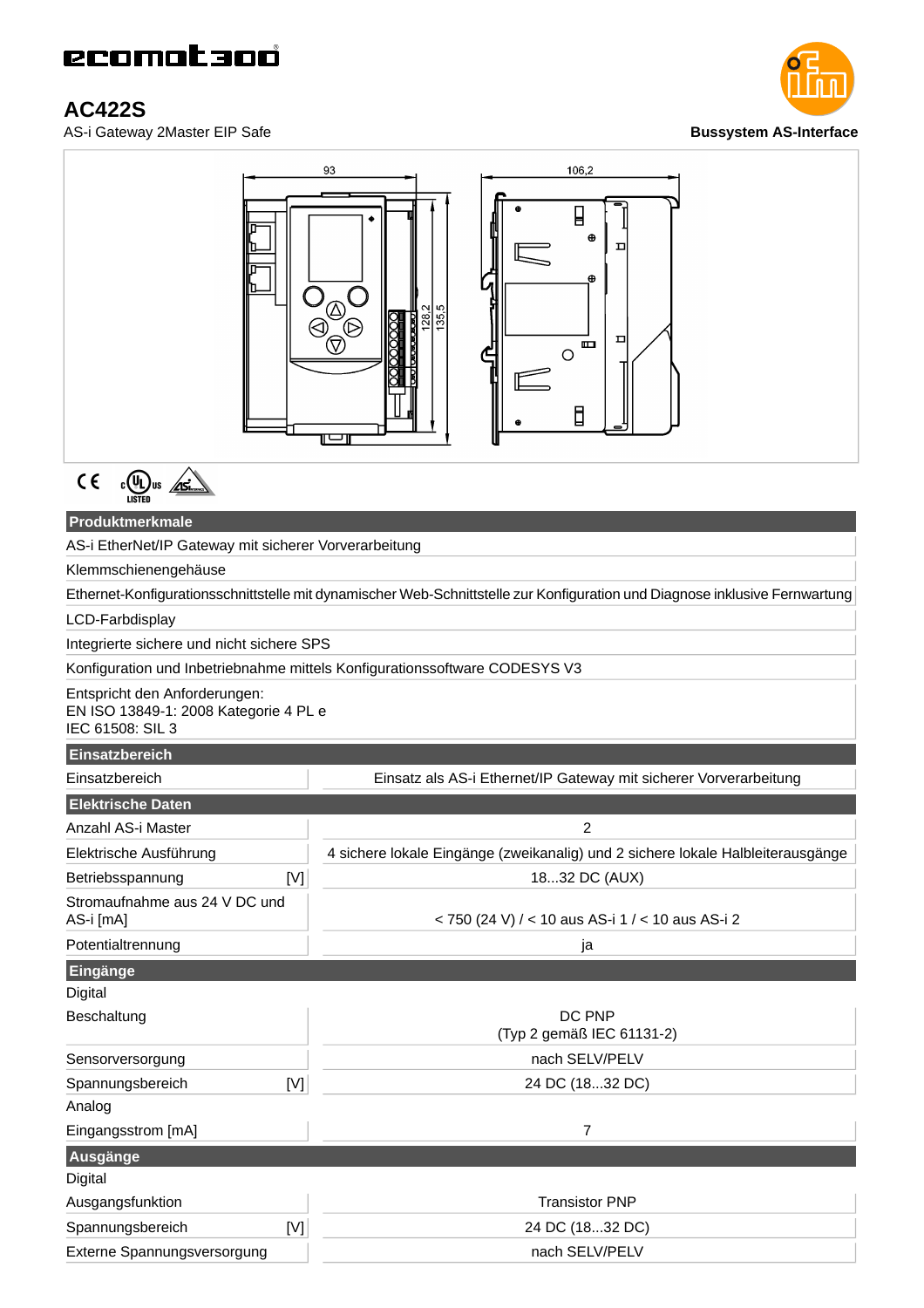## **AC422S**

AS-i Gateway 2Master EIP Safe **Bussystem AS-Interface Bussystem AS-Interface** 



| Strombelastbarkeit je Ausgang [mA]            |                                                                                                                                                                                                 | 500                                                        |
|-----------------------------------------------|-------------------------------------------------------------------------------------------------------------------------------------------------------------------------------------------------|------------------------------------------------------------|
| Max. Induktivität [mH]                        |                                                                                                                                                                                                 | 400                                                        |
| Max. Schaltfrequenz [Hz]                      |                                                                                                                                                                                                 | 25                                                         |
| Galvanisch entkoppelt                         |                                                                                                                                                                                                 | ja                                                         |
| Kurzschlussfest                               |                                                                                                                                                                                                 | ja                                                         |
| Schnittstellen                                |                                                                                                                                                                                                 |                                                            |
| Programmierschnittstelle                      |                                                                                                                                                                                                 | Ethernet                                                   |
| Datenschnittstelle                            |                                                                                                                                                                                                 | Ethernet/IP (IP = Industrial Protocol), 100 MBaud          |
| Umgebungsbedingungen                          |                                                                                                                                                                                                 |                                                            |
| Umgebungstemperatur                           | [°C]                                                                                                                                                                                            | 050, für UL-Applikation: max. 45 °C                        |
| Lagertemperatur                               | [°C]                                                                                                                                                                                            | $-2070$                                                    |
| Schutzart                                     |                                                                                                                                                                                                 | IP 20                                                      |
| Sicherheitskennwerte                          |                                                                                                                                                                                                 |                                                            |
| Gebrauchsdauer TM (Mission<br>Time)           | $[h] % \begin{center} % \includegraphics[width=\linewidth]{imagesSupplemental_3.png} % \end{center} % \caption { % Our method can be used for the proposed method. % } % \label{fig:example} %$ | 175200, (20 Jahre)                                         |
| Sicherheitstechnische Zuverlässigkeit<br>PFHd | [1/h]                                                                                                                                                                                           | 1,21*10E-08                                                |
| <b>PFD</b>                                    |                                                                                                                                                                                                 | 1,04*10E-04                                                |
| AS-i Kennwerte                                |                                                                                                                                                                                                 |                                                            |
| <b>AS-i Version</b>                           |                                                                                                                                                                                                 | 3.0                                                        |
| AS-i Profil                                   |                                                                                                                                                                                                 | M4                                                         |
| AS-i Zertifikat                               |                                                                                                                                                                                                 | 125301                                                     |
| <b>Mechanische Daten</b>                      |                                                                                                                                                                                                 |                                                            |
| Gehäusewerkstoffe                             |                                                                                                                                                                                                 | Aluminium pulverbeschichtet; Stahlblech verzinkt; Makrolon |
| Gewicht                                       | [kg]                                                                                                                                                                                            | 0,743                                                      |
| Anzeigen / Bedienelemente                     |                                                                                                                                                                                                 |                                                            |
| Anzeige                                       |                                                                                                                                                                                                 | Vollgrafik-LCD-Display                                     |
| Funktionsanzeige                              | <b>LED</b>                                                                                                                                                                                      | 1 x rot / grün (Kombi-LED)                                 |
| Elektrischer Anschluss                        |                                                                                                                                                                                                 |                                                            |
| Anschlussbelegung                             |                                                                                                                                                                                                 |                                                            |
|                                               | X1, X2 Power supply                                                                                                                                                                             |                                                            |
|                                               | AS-i 2+                                                                                                                                                                                         |                                                            |
|                                               | AS-i 2-                                                                                                                                                                                         |                                                            |
|                                               | AS-i 1+                                                                                                                                                                                         |                                                            |
|                                               | AS-i 1-<br>FE.                                                                                                                                                                                  |                                                            |
|                                               | n.c.                                                                                                                                                                                            |                                                            |
|                                               | 24 V                                                                                                                                                                                            |                                                            |
|                                               | GND                                                                                                                                                                                             |                                                            |
|                                               |                                                                                                                                                                                                 |                                                            |
|                                               |                                                                                                                                                                                                 |                                                            |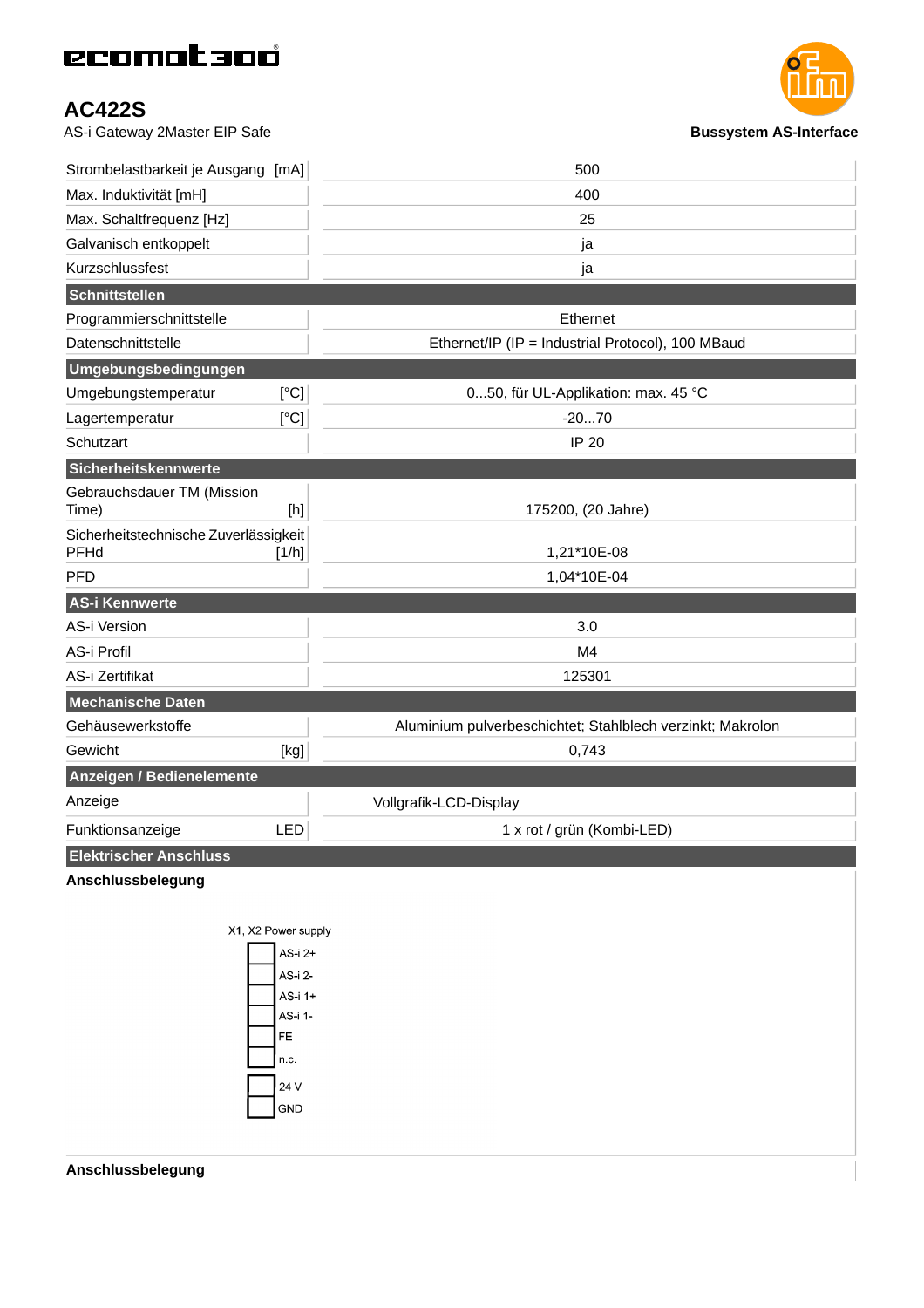

### **AC422S**

AS-i Gateway 2Master EIP Safe **Bussystem AS-Interface Bussystem AS-Interface** 



| X4 Local inputs/outputs |  |  |                  |
|-------------------------|--|--|------------------|
| IN <sub>1</sub>         |  |  | OUT <sub>1</sub> |
| IN <sub>2</sub>         |  |  | OUT <sub>2</sub> |
| IN <sub>3</sub>         |  |  | OUT <sub>3</sub> |
| IN <sub>4</sub>         |  |  | OUT <sub>4</sub> |
| IN <sub>5</sub>         |  |  | GND              |
| IN <sub>6</sub>         |  |  | GND              |
| IN <sub>7</sub>         |  |  | 24 V             |
| IN <sub>8</sub>         |  |  | 24 V             |

| Zubehör                |         |                  |
|------------------------|---------|------------------|
| Zubehör (mitgeliefert) |         | Anschlussklemmen |
| <b>Bemerkungen</b>     |         |                  |
| Verpackungseinheit     | [Stück] |                  |

ifm electronic gmbh • Friedrichstraße 1 • 45128 Essen — Technische Änderungen behalten wir uns ohne Ankündigung vor! — DE — AC422S — 25.04.2016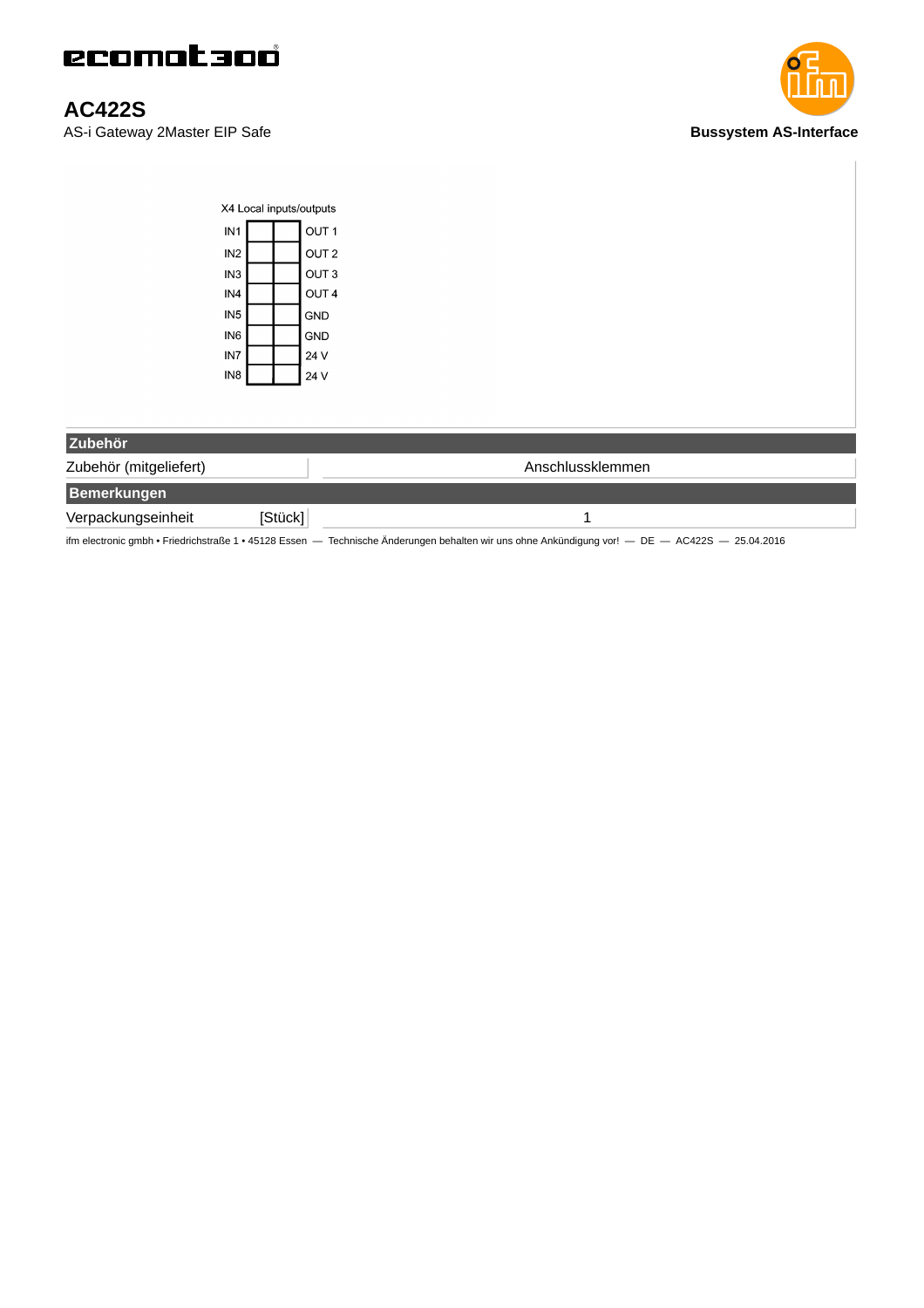## **AC422S**

AS-i Gateway 2Master EIP Safe **Bus system AS-Interface**





 $\frac{1}{\sqrt{10}}$ us  $\frac{1}{\sqrt{10}}$  $C \in$ 

### **Product characteristics**

AS-i EtherNet/IP gateway with safe preprocessing

Housing for DIN rail mounting

Ethernet configuration interface with dynamic web interface for configuration and diagnosis including remote maintenance

LCD colour display

Integrated safety and non safety PLC

Configuration and setup by configuration software CODESYS V3

Complies with the requirements: EN ISO 13849-1: 2008 category 4 PL e IEC 61508: SIL 3

### **Application**

| فالمتعاقلات المتعاقل المزادات<br>Application      | Use as AS-i Ethernet/IP gateway with safe preprocessing                   |  |  |
|---------------------------------------------------|---------------------------------------------------------------------------|--|--|
| <b>Electrical data</b>                            |                                                                           |  |  |
| Number of AS-i masters                            | $\overline{c}$                                                            |  |  |
| Electrical design                                 | 4 safe local inputs (dual channel) and 2 safe local semiconductor outputs |  |  |
| Operating voltage<br>[V]                          | 1832 DC (AUX)                                                             |  |  |
| Current consumption from 24 V DC<br>and AS-i [mA] | < 750 (24 V) / < 10 from AS-i 1 / < 10 from AS-i 2                        |  |  |
| Electrical separation                             | yes                                                                       |  |  |
| <b>Inputs</b>                                     |                                                                           |  |  |
| Digital                                           |                                                                           |  |  |
| Circuit                                           | DC PNP<br>(Type 2 according to IEC 61131-2)                               |  |  |
| Sensor supply                                     | to SELV/PELV                                                              |  |  |
| [V]<br>Voltage range                              | 24 DC (1832 DC)                                                           |  |  |
| analogue                                          |                                                                           |  |  |
| Input current [mA]                                | $\overline{7}$                                                            |  |  |
| <b>Outputs</b>                                    |                                                                           |  |  |
| Digital                                           |                                                                           |  |  |
| Output function                                   | transistor PNP                                                            |  |  |
| Voltage range<br>[V]                              | 24 DC (1832 DC)                                                           |  |  |
| External voltage supply                           | to SELV/PELV                                                              |  |  |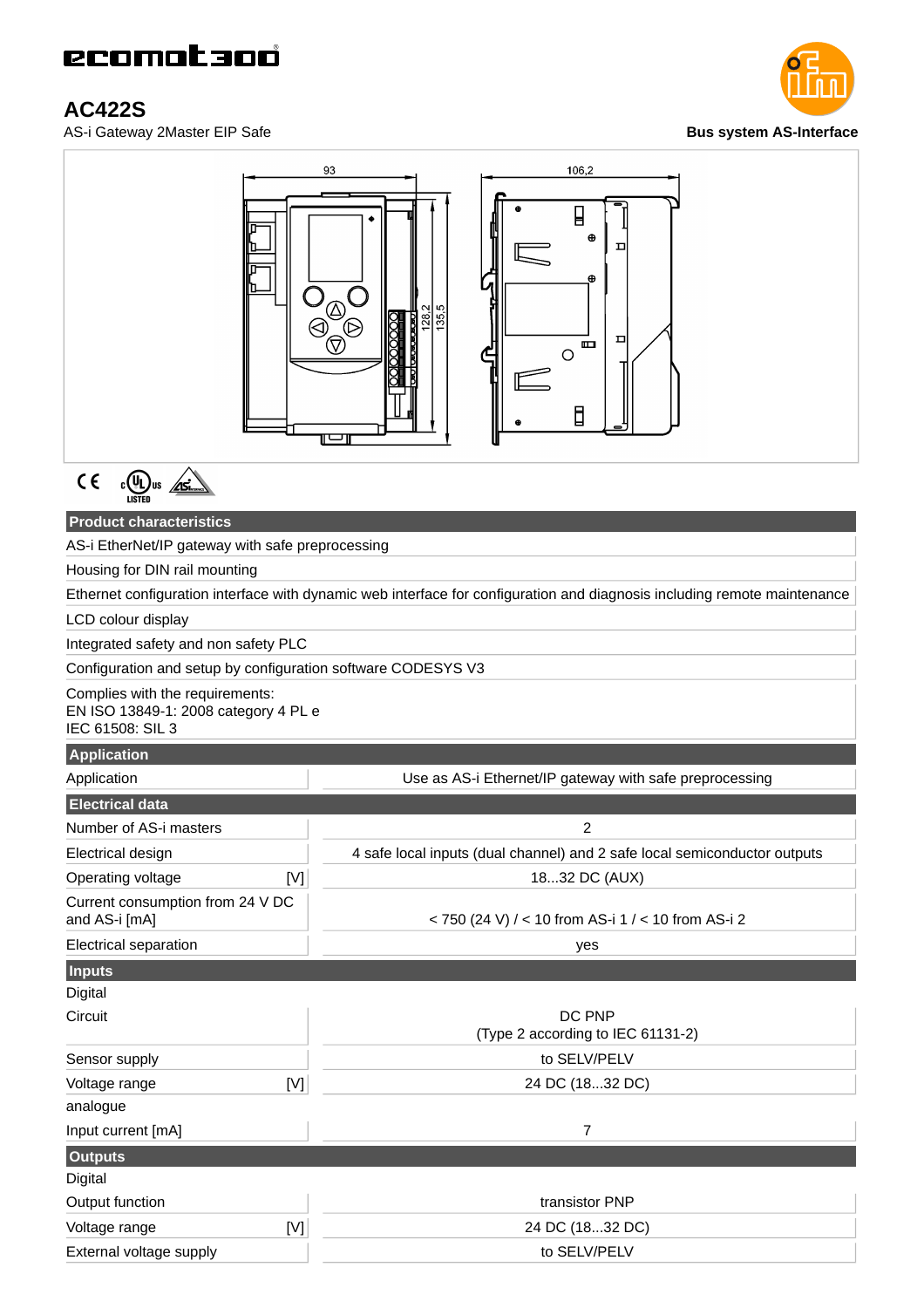## **AC422S**

AS-i Gateway 2Master EIP Safe **Bus system AS-Interface**



| 400<br>Max. inductance [mH]<br>Max. switching frequency [Hz]<br>25<br>Electrically separated<br>yes<br>Short-circuit proof<br>yes<br>Interfaces<br>Programming interface<br>Ethernet<br>Data interface<br>Ethernet/IP (IP = Industrial Protocol), 100 MBaud<br>Environment<br>050, for UL applications: max. 45 °C<br>[°C]<br>Ambient temperature<br>[°C]<br>$-2070$<br>Storage temperature<br>Protection<br><b>IP 20</b><br><b>Safety classification</b><br>Mission time TM<br>$[h] % \begin{center} % \includegraphics[width=\linewidth]{imagesSupplemental_3.png} % \end{center} % \caption { % Our method can be used for the proposed method. % Note that the \emph{exponent} is the \emph{exponent} and the \emph{exponent} is the \emph{exponent} and the \emph{exponent} is the \emph{exponent} and the \emph{exponent} is the \emph{exponent} and the \emph{exponent} is the \emph{exponent} and the \emph{exponent} is the \emph{exponent} and the \emph{exponent} is the \emph{exponent} and the \emph{exponent} is the \emph{exponent} and the \emph{exponent} is the \emph{exponent} and the \emph{exponent} is$<br>175200, (20 years)<br>[1/h]<br>1.21*10E-08<br>Safety-related reliability PFHd<br><b>PFD</b><br>1.04*10E-04<br>AS-i classification<br>AS-i version<br>3.0<br>AS-i profile<br>M <sub>4</sub><br>AS-i certificate<br>125301<br><b>Mechanical data</b><br>Housing materials<br>aluminium powder-coated; steel sheet galvanised; Makrolon<br>$[kg]$<br>0.743<br>Weight<br><b>Displays / operating elements</b><br><b>Display</b><br>full graphic LCD display<br>LED<br>Function display<br>1 x red / green (combined LED)<br><b>Electrical connection</b><br>Wiring<br>X1, X2 Power supply<br>AS-i 2+<br>AS-i 2-<br>AS-i 1+ | Max. current load per output | [mA] | 500 |
|---------------------------------------------------------------------------------------------------------------------------------------------------------------------------------------------------------------------------------------------------------------------------------------------------------------------------------------------------------------------------------------------------------------------------------------------------------------------------------------------------------------------------------------------------------------------------------------------------------------------------------------------------------------------------------------------------------------------------------------------------------------------------------------------------------------------------------------------------------------------------------------------------------------------------------------------------------------------------------------------------------------------------------------------------------------------------------------------------------------------------------------------------------------------------------------------------------------------------------------------------------------------------------------------------------------------------------------------------------------------------------------------------------------------------------------------------------------------------------------------------------------------------------------------------------------------------------------------------------------------------------------------------------------------------------------------------------------------------------------------------------|------------------------------|------|-----|
|                                                                                                                                                                                                                                                                                                                                                                                                                                                                                                                                                                                                                                                                                                                                                                                                                                                                                                                                                                                                                                                                                                                                                                                                                                                                                                                                                                                                                                                                                                                                                                                                                                                                                                                                                         |                              |      |     |
|                                                                                                                                                                                                                                                                                                                                                                                                                                                                                                                                                                                                                                                                                                                                                                                                                                                                                                                                                                                                                                                                                                                                                                                                                                                                                                                                                                                                                                                                                                                                                                                                                                                                                                                                                         |                              |      |     |
|                                                                                                                                                                                                                                                                                                                                                                                                                                                                                                                                                                                                                                                                                                                                                                                                                                                                                                                                                                                                                                                                                                                                                                                                                                                                                                                                                                                                                                                                                                                                                                                                                                                                                                                                                         |                              |      |     |
|                                                                                                                                                                                                                                                                                                                                                                                                                                                                                                                                                                                                                                                                                                                                                                                                                                                                                                                                                                                                                                                                                                                                                                                                                                                                                                                                                                                                                                                                                                                                                                                                                                                                                                                                                         |                              |      |     |
|                                                                                                                                                                                                                                                                                                                                                                                                                                                                                                                                                                                                                                                                                                                                                                                                                                                                                                                                                                                                                                                                                                                                                                                                                                                                                                                                                                                                                                                                                                                                                                                                                                                                                                                                                         |                              |      |     |
|                                                                                                                                                                                                                                                                                                                                                                                                                                                                                                                                                                                                                                                                                                                                                                                                                                                                                                                                                                                                                                                                                                                                                                                                                                                                                                                                                                                                                                                                                                                                                                                                                                                                                                                                                         |                              |      |     |
|                                                                                                                                                                                                                                                                                                                                                                                                                                                                                                                                                                                                                                                                                                                                                                                                                                                                                                                                                                                                                                                                                                                                                                                                                                                                                                                                                                                                                                                                                                                                                                                                                                                                                                                                                         |                              |      |     |
|                                                                                                                                                                                                                                                                                                                                                                                                                                                                                                                                                                                                                                                                                                                                                                                                                                                                                                                                                                                                                                                                                                                                                                                                                                                                                                                                                                                                                                                                                                                                                                                                                                                                                                                                                         |                              |      |     |
|                                                                                                                                                                                                                                                                                                                                                                                                                                                                                                                                                                                                                                                                                                                                                                                                                                                                                                                                                                                                                                                                                                                                                                                                                                                                                                                                                                                                                                                                                                                                                                                                                                                                                                                                                         |                              |      |     |
|                                                                                                                                                                                                                                                                                                                                                                                                                                                                                                                                                                                                                                                                                                                                                                                                                                                                                                                                                                                                                                                                                                                                                                                                                                                                                                                                                                                                                                                                                                                                                                                                                                                                                                                                                         |                              |      |     |
|                                                                                                                                                                                                                                                                                                                                                                                                                                                                                                                                                                                                                                                                                                                                                                                                                                                                                                                                                                                                                                                                                                                                                                                                                                                                                                                                                                                                                                                                                                                                                                                                                                                                                                                                                         |                              |      |     |
|                                                                                                                                                                                                                                                                                                                                                                                                                                                                                                                                                                                                                                                                                                                                                                                                                                                                                                                                                                                                                                                                                                                                                                                                                                                                                                                                                                                                                                                                                                                                                                                                                                                                                                                                                         |                              |      |     |
|                                                                                                                                                                                                                                                                                                                                                                                                                                                                                                                                                                                                                                                                                                                                                                                                                                                                                                                                                                                                                                                                                                                                                                                                                                                                                                                                                                                                                                                                                                                                                                                                                                                                                                                                                         |                              |      |     |
|                                                                                                                                                                                                                                                                                                                                                                                                                                                                                                                                                                                                                                                                                                                                                                                                                                                                                                                                                                                                                                                                                                                                                                                                                                                                                                                                                                                                                                                                                                                                                                                                                                                                                                                                                         |                              |      |     |
|                                                                                                                                                                                                                                                                                                                                                                                                                                                                                                                                                                                                                                                                                                                                                                                                                                                                                                                                                                                                                                                                                                                                                                                                                                                                                                                                                                                                                                                                                                                                                                                                                                                                                                                                                         |                              |      |     |
|                                                                                                                                                                                                                                                                                                                                                                                                                                                                                                                                                                                                                                                                                                                                                                                                                                                                                                                                                                                                                                                                                                                                                                                                                                                                                                                                                                                                                                                                                                                                                                                                                                                                                                                                                         |                              |      |     |
|                                                                                                                                                                                                                                                                                                                                                                                                                                                                                                                                                                                                                                                                                                                                                                                                                                                                                                                                                                                                                                                                                                                                                                                                                                                                                                                                                                                                                                                                                                                                                                                                                                                                                                                                                         |                              |      |     |
|                                                                                                                                                                                                                                                                                                                                                                                                                                                                                                                                                                                                                                                                                                                                                                                                                                                                                                                                                                                                                                                                                                                                                                                                                                                                                                                                                                                                                                                                                                                                                                                                                                                                                                                                                         |                              |      |     |
|                                                                                                                                                                                                                                                                                                                                                                                                                                                                                                                                                                                                                                                                                                                                                                                                                                                                                                                                                                                                                                                                                                                                                                                                                                                                                                                                                                                                                                                                                                                                                                                                                                                                                                                                                         |                              |      |     |
|                                                                                                                                                                                                                                                                                                                                                                                                                                                                                                                                                                                                                                                                                                                                                                                                                                                                                                                                                                                                                                                                                                                                                                                                                                                                                                                                                                                                                                                                                                                                                                                                                                                                                                                                                         |                              |      |     |
|                                                                                                                                                                                                                                                                                                                                                                                                                                                                                                                                                                                                                                                                                                                                                                                                                                                                                                                                                                                                                                                                                                                                                                                                                                                                                                                                                                                                                                                                                                                                                                                                                                                                                                                                                         |                              |      |     |
|                                                                                                                                                                                                                                                                                                                                                                                                                                                                                                                                                                                                                                                                                                                                                                                                                                                                                                                                                                                                                                                                                                                                                                                                                                                                                                                                                                                                                                                                                                                                                                                                                                                                                                                                                         |                              |      |     |
|                                                                                                                                                                                                                                                                                                                                                                                                                                                                                                                                                                                                                                                                                                                                                                                                                                                                                                                                                                                                                                                                                                                                                                                                                                                                                                                                                                                                                                                                                                                                                                                                                                                                                                                                                         |                              |      |     |
|                                                                                                                                                                                                                                                                                                                                                                                                                                                                                                                                                                                                                                                                                                                                                                                                                                                                                                                                                                                                                                                                                                                                                                                                                                                                                                                                                                                                                                                                                                                                                                                                                                                                                                                                                         |                              |      |     |
|                                                                                                                                                                                                                                                                                                                                                                                                                                                                                                                                                                                                                                                                                                                                                                                                                                                                                                                                                                                                                                                                                                                                                                                                                                                                                                                                                                                                                                                                                                                                                                                                                                                                                                                                                         |                              |      |     |
|                                                                                                                                                                                                                                                                                                                                                                                                                                                                                                                                                                                                                                                                                                                                                                                                                                                                                                                                                                                                                                                                                                                                                                                                                                                                                                                                                                                                                                                                                                                                                                                                                                                                                                                                                         |                              |      |     |
|                                                                                                                                                                                                                                                                                                                                                                                                                                                                                                                                                                                                                                                                                                                                                                                                                                                                                                                                                                                                                                                                                                                                                                                                                                                                                                                                                                                                                                                                                                                                                                                                                                                                                                                                                         |                              |      |     |
|                                                                                                                                                                                                                                                                                                                                                                                                                                                                                                                                                                                                                                                                                                                                                                                                                                                                                                                                                                                                                                                                                                                                                                                                                                                                                                                                                                                                                                                                                                                                                                                                                                                                                                                                                         |                              |      |     |
|                                                                                                                                                                                                                                                                                                                                                                                                                                                                                                                                                                                                                                                                                                                                                                                                                                                                                                                                                                                                                                                                                                                                                                                                                                                                                                                                                                                                                                                                                                                                                                                                                                                                                                                                                         |                              |      |     |
|                                                                                                                                                                                                                                                                                                                                                                                                                                                                                                                                                                                                                                                                                                                                                                                                                                                                                                                                                                                                                                                                                                                                                                                                                                                                                                                                                                                                                                                                                                                                                                                                                                                                                                                                                         |                              |      |     |
|                                                                                                                                                                                                                                                                                                                                                                                                                                                                                                                                                                                                                                                                                                                                                                                                                                                                                                                                                                                                                                                                                                                                                                                                                                                                                                                                                                                                                                                                                                                                                                                                                                                                                                                                                         |                              |      |     |
| AS-i 1-                                                                                                                                                                                                                                                                                                                                                                                                                                                                                                                                                                                                                                                                                                                                                                                                                                                                                                                                                                                                                                                                                                                                                                                                                                                                                                                                                                                                                                                                                                                                                                                                                                                                                                                                                 |                              |      |     |

FE  $n.c.$ 24 V GND

**Wiring**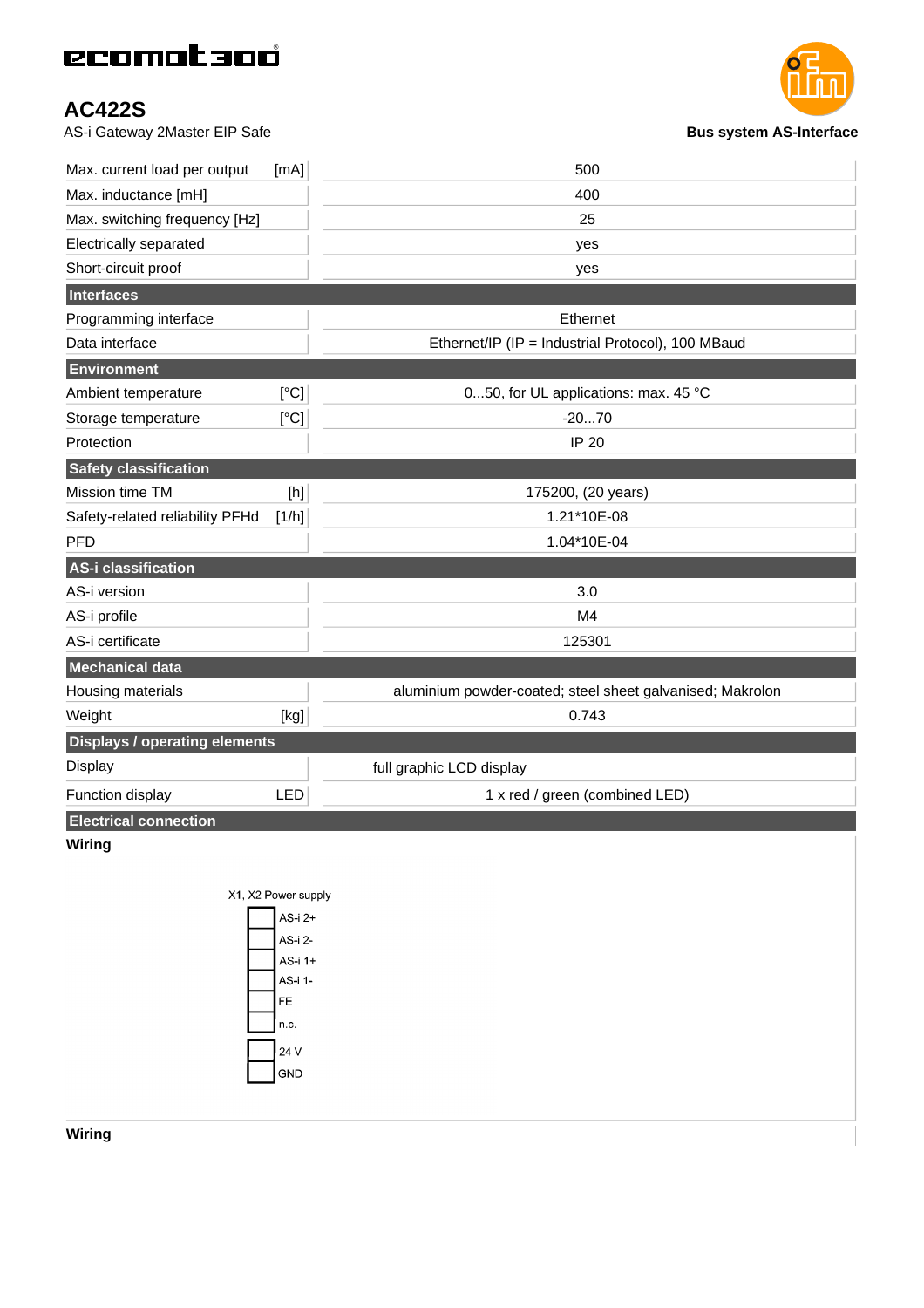

### **AC422S**

AS-i Gateway 2Master EIP Safe **Bus system AS-Interface**



| X4 Local inputs/outputs |  |  |                  |
|-------------------------|--|--|------------------|
| IN <sub>1</sub>         |  |  | OUT <sub>1</sub> |
| IN <sub>2</sub>         |  |  | OUT <sub>2</sub> |
| IN <sub>3</sub>         |  |  | OUT <sub>3</sub> |
| IN4                     |  |  | OUT <sub>4</sub> |
| IN <sub>5</sub>         |  |  | GND              |
| IN <sub>6</sub>         |  |  | GND              |
| IN7                     |  |  | 24 V             |
| IN <sub>8</sub>         |  |  | 24 V             |

| <b>Accessories</b>     |         |           |
|------------------------|---------|-----------|
| Accessories (included) |         | terminals |
| Remarks                |         |           |
| Pack quantity          | [piece] |           |

ifm electronic gmbh • Friedrichstraße 1 • 45128 Essen — We reserve the right to make technical alterations without prior notice. — GB — AC422S — 25.04.2016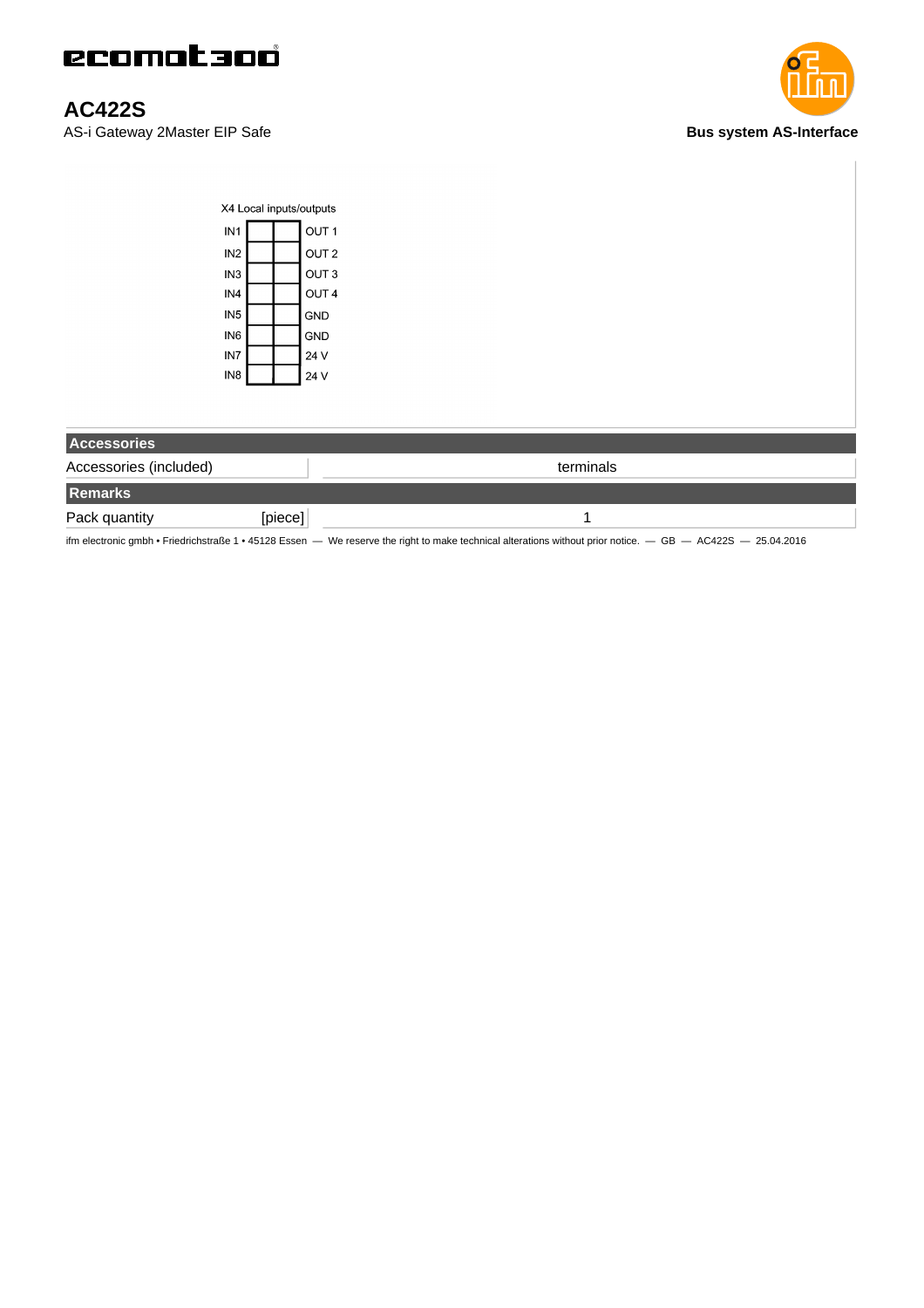# ecomataoó

## **AC422S**

AS-i Gateway 2Master EIP Safe **Système bus AS-interface**





### **Caractéristiques du produit**

AS-i EtherNet/IP Gateway mit sicherer Vorverarbeitung

Montage en glissière

Interface de configuration Ethernet avec interface web dynamique pour configuration et diagnostic, y compris télémaintenance

afficheur LCD couleur

Integrierte sichere und nicht sichere SPS

Configuration et mise en service par logiciel de configuration CODESYS V3

Conforme aux exigences:

EN ISO 13849-1: 2008 Catégorie 4 PL e CEI 61508: SIL 3

#### **Application**

| Application                              | Einsatz als AS-i Ethernet/IP Gateway mit sicherer Vorverarbeitung                     |
|------------------------------------------|---------------------------------------------------------------------------------------|
| Données électriques                      |                                                                                       |
| Nombre de maîtres AS-i                   | 2                                                                                     |
| Technologie                              | 4 entrées locales de sécurité (deux voies) et 2 sorties à semi-conducteur de sécurité |
| Tension d'alimentation<br>[V]            | 1832 DC (AUX)                                                                         |
| Consommation via 24 V DC et AS-i<br>[mA] | < 750 (24 V) / < 10 via AS-i 1 / < 10 via AS-i 2                                      |
| <b>Isolation galvanique</b>              | oui                                                                                   |
| <b>Entrées</b>                           |                                                                                       |
| TOR                                      |                                                                                       |
| Technologie                              | DC PNP<br>(Type 2 selon CEI 61131-2)                                                  |
| Alimentation des capteurs                | selon TBTS/TBTP                                                                       |
| Plage de tension<br>[V]                  | 24 DC (1832 DC)                                                                       |
| Analogique                               |                                                                                       |
| Courant d'entrée [mA]                    | 7                                                                                     |
| <b>Sorties</b>                           |                                                                                       |
| TOR                                      |                                                                                       |
| Sortie                                   | transistor PNP                                                                        |
| Plage de tension<br>[V]                  | 24 DC (1832 DC)                                                                       |
| Alimentation externe en tension          | selon TBTS/TBTP                                                                       |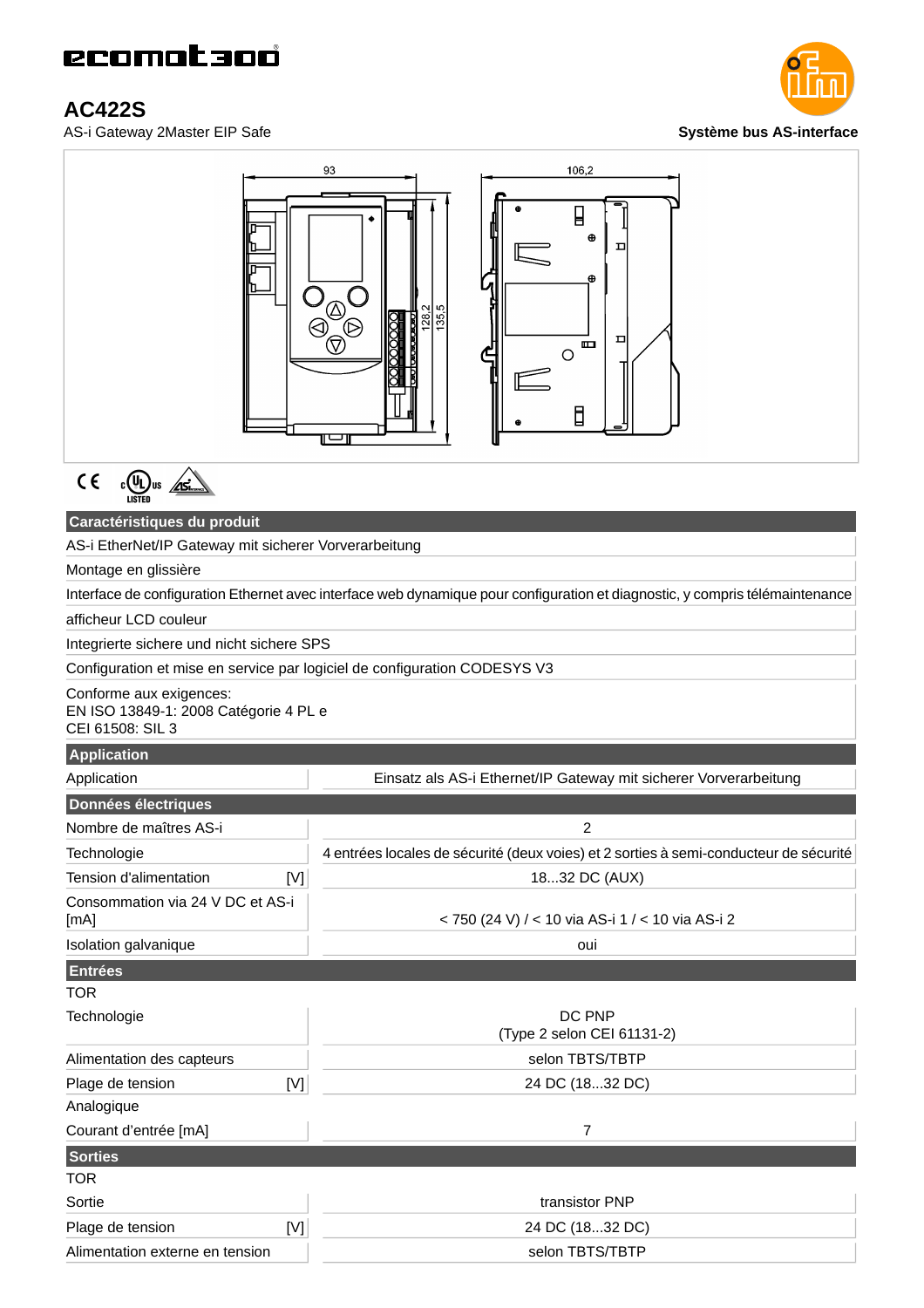# ecomataoó

### **AC422S**

AS-i Gateway 2Master EIP Safe **Système bus AS-interface**



| Courant max. par sortie                                    | [mA]       | 500                                                                            |
|------------------------------------------------------------|------------|--------------------------------------------------------------------------------|
| Inductance max. [mH]                                       |            | 400                                                                            |
| Fréquence de commutation max. [Hz]                         |            | 25                                                                             |
| Séparation galvanique                                      |            | oui                                                                            |
| Résistant aux courts-circuits                              |            | oui                                                                            |
| Interfaces                                                 |            |                                                                                |
| Interface de programmation                                 |            | Ethernet                                                                       |
| Interface de donneés                                       |            | Ethernet/IP (IP = Industrial Protocol), 100 MBaud                              |
| <b>Conditions d'utilisation</b>                            |            |                                                                                |
| Température ambiante                                       | [°C]       | 050, pour applications UL : max. 45 °C                                         |
| Température de stockage                                    | [°C]       | $-2070$                                                                        |
| Protection                                                 |            | <b>IP 20</b>                                                                   |
| <b>Classification de sécurité</b>                          |            |                                                                                |
| Durée d'utilisation TM (Mission<br>Time)                   |            | 175200, (20 ans)                                                               |
| Fiabilité relative à la technologie de la<br>sécurité PFHd | [1/h]      | 1,21*10E-08                                                                    |
| <b>PFD</b>                                                 |            | 1,04*10E-04                                                                    |
| <b>Classification AS-i</b>                                 |            |                                                                                |
| Version AS-i                                               |            | 3.0                                                                            |
| Profil AS-i                                                |            | M4                                                                             |
| Certificat AS-i                                            |            | 125301                                                                         |
| Données mécaniques                                         |            |                                                                                |
| Matières boîtier                                           |            | aluminium surface protégée par pulvérisation; tôle d'acier galvanisé; Makrolon |
| Poids                                                      | [kg]       | 0,743                                                                          |
| Afficheurs / éléments de service                           |            |                                                                                |
| Indication                                                 |            | afficheur LCD entièrement graphique                                            |
| Indication de fonction                                     | <b>LED</b> | 1 x rouge / vert (LED à deux couleurs)                                         |
| Raccordement électrique                                    |            |                                                                                |
| <b>Branchement</b>                                         |            |                                                                                |
|                                                            |            |                                                                                |
|                                                            |            |                                                                                |



**Branchement**